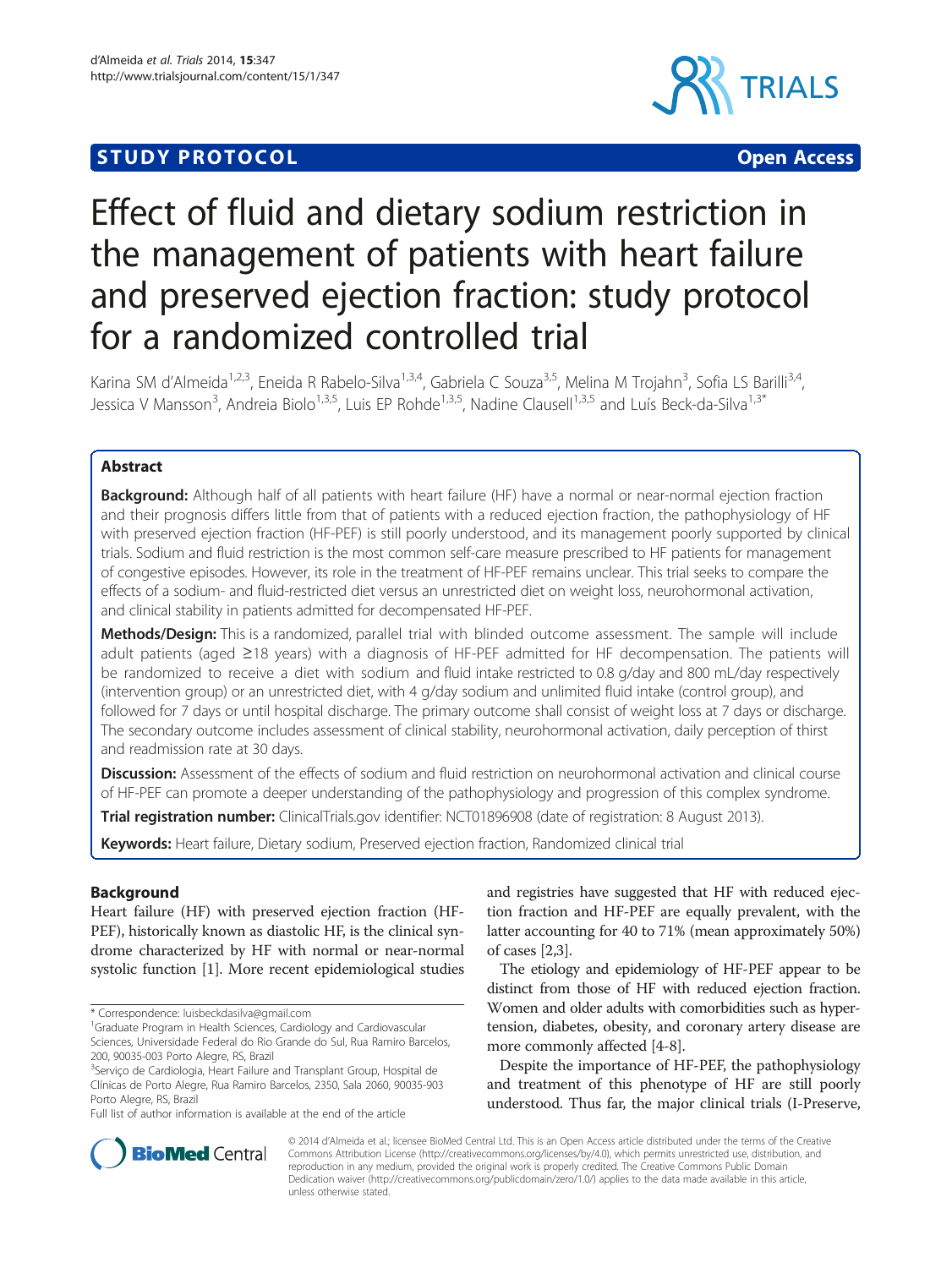PEP-CHF, CHARM-Preserved, DIG-CHF and TOPCAT trial) [\[9-13\]](#page-5-0) have failed to demonstrate the efficacy of any specific treatment on mortality in these patients.

Currently, the mainstay of HF-PEF treatment is symptomatic care and management of comorbidities that predispose patients to this condition, including hypertension, diabetes, ischemia, and arrhythmias [\[14,15\]](#page-5-0), and include guidance on lifestyle modifications, such as restricted sodium and fluid intake [[14,15\]](#page-5-0). Sodium restriction is the self-care measure most commonly prescribed to patients with HF, as it appears to be effective in reducing congestion. However, the evidence base for this recommendation is scarce, and the few studies that have been conducted have yielded inconsistent findings [\[16-25](#page-5-0)]. Research has focused on the physiological effects of intake of different amounts of sodium, and few have assessed morbidity and mortality outcomes [[17](#page-5-0)-[25\]](#page-5-0). Except for an observational study by Lennie and colleagues [\[24\]](#page-5-0) that compared number of hospital admissions and emergency department visits between patients with a sodium intake of  $>3$  g/day versus <3 g/day, no studies have evaluated the effects of sodium restriction in patients with HF-PEF; therefore, its role in these patients remains unknown. Recently, however, Hummel and colleagues [[26](#page-5-0)], investigating the effects of the sodium restricted DASH diet, showed an increased urinary aldosterone excretion during low-sodium diet in patients with HF-PEF.

In an attempt to bridge the knowledge gap in patients with decompensated HF-PEF, this trial seeks to compare the effect of a sodium- and fluid-restricted diet versus an unrestricted diet on weight loss, neurohormonal activation, and clinical stability at 7 days or at hospital discharge in patients admitted for decompensation of HF-PEF.

# Methods/Design

# Study design and centers

This is a randomized, parallel trial with blinded outcome assessment. The study population will comprise patients with a diagnosis of HF-PEF who have presented to hospital with HF decompensation. The study will be carried out at Hospital de Clínicas de Porto Alegre (HCPA), Brazil, and take place at the Emergency Department or other inpatient units.

# Inclusion and exclusion criteria

The sample will include adult patients with a diagnosis of HF (and left ventricular ejection fraction >50%) within 36 hours of hospital admission for decompensation of HF – defined as clinical signs of congestion, history of dyspnea and orthopnea in the week before hospitalization, and B-type natriuretic peptide (BNP) levels >100 pg/mL – who agree to take part in the study and provide written informed consent. Patients with an estimated glomerular filtration rate (Modification of Diet in Renal Disease formula)  $\leq 30$  mL/minute, those with cardiogenic shock, HF due to valvular disease and those whose survival is jeopardized by another ongoing condition and/or by difficulty adhering to treatment (for example, due to dementia or cognitive deficits) will be excluded.

# Ethical considerations

All procedures were conducted in accordance with the ethical standards for human subject research set forth in the Declaration of Helsinki. Written informed consent shall be obtained from all patients included in the trial. The project was approved by the Research Ethics Committee of Hospital de Clínicas de Porto Alegre (registration number 12–0437) and is registered in the ClinicalTrials. gov database under identification number NCT01896908.

# Sample size

Sample size calculations were carried out in WINPEPI 11.20 (Brixton Health, Israel). We used the weight loss values reported in the studies of Aliti and colleagues [[25](#page-5-0)] and Cardoso and colleagues [\[27\]](#page-5-0), which assessed weight loss in patients with HF and systolic dysfunction admitted for HF decompensation and congestion. For a significance level of  $α = 0.05$  and a statistical power of 80%, with a standard deviation of 3 kg and a between-group difference in weight corresponding to a weight loss of 2 kg in 7 days, the minimum sample size will be 74 patients (37 randomized to each group).

#### Interventions

The control group (CG) will receive the standard hospital diet, which provides approximately 4 g sodium (10 g salt)/ day and unlimited fluid intake. The intervention group (IG) will receive an otherwise identical diet restricted to 0.8 g sodium (2 g salt)/day and 800 mL fluids/day until the 7th day of admission or hospital discharge, whichever comes first.

#### Study protocol

Patients who meet the inclusion criteria and are eligible will be invited to take part in this trial during their hospitalization. Data will be collected on sociodemographic parameters, clinical variables, results of laboratory tests performed as part of routine patient care (creatinine, urea, potassium, sodium, complete blood count, and BNP on admission), current medications, body weight, and clinical congestion score, and blood will be collected for assessment of neurohormonal activation. Patients will then be randomized to IG or CG.

Once allocation has been completed, the on-call dietitian will be notified so as to change the participants' meal plan as appropriate. The same dietary prescription will be used for participants in both the IG and CG: DIET AS PER RESEARCH PROTOCOL. PATIENT WILL RECEIVE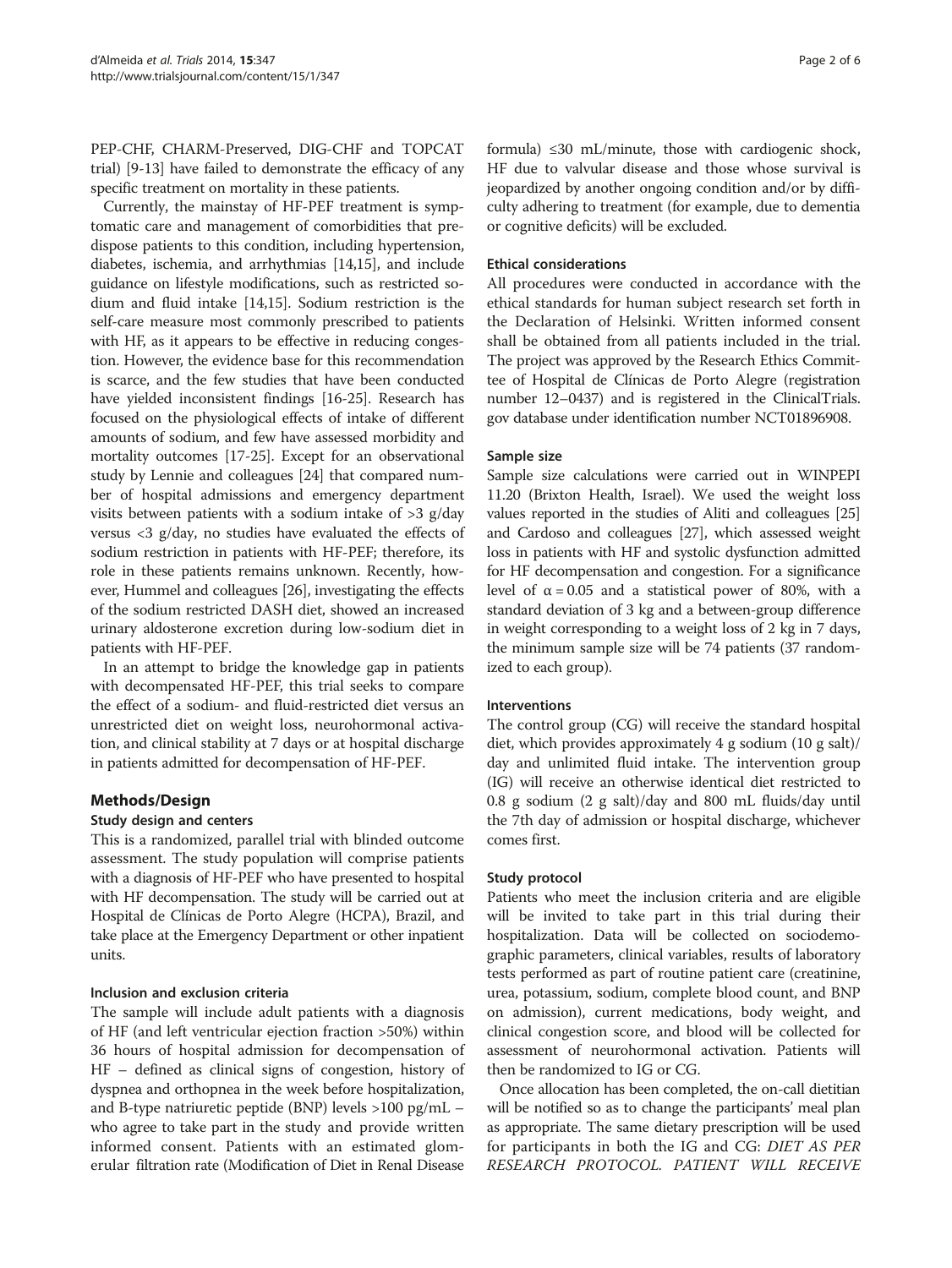DIET UNTIL \_/\_ OR DISCHARGE. PLEASE DO NOT ALTER DIET. This practice will be implemented in agreement with the medical staff and with the hospital Department of Nutrition and Dietetics.

A daily check of medical records will be performed to identify modification of any drug prescription. The search for hypotensive episodes will be performed by checking blood pressure every 6 hours and by questioning patients about symptoms of hypotension (dizziness, fainting or lightheadedness) on a daily basis.

Outcomes assessment 30 days after discharge will be carried out at the study facility by means of a face-toface encounter between the investigators and each participant, at which time a clinical assessment will be performed and blood will be collected for analysis of neurohormonal activation (Figure [1\)](#page-3-0).

# Randomization

The randomization will be performed through a simple sequential randomization plan generated online, using the [www.randomization.com](http://www.randomization.com) website.

#### Blinding

During hospitalization, the medical staff involved in patient care will be blind to group allocation. All clinical assessments during hospitalization and at 30-day followup will be conducted by a nurse also blinded to group allocation.

# Variables in the study Clinical variables

Clinical congestion score The clinical congestion score is an instrument composed of seven questions designed to assess signs and symptoms of congestion, including presence of pulmonary crackles, third heart sound, jugular venous distension, peripheral edema, hepatojugular reflux, orthopnea, paroxysmal nocturnal dyspnea, and New York Heart Association functional class. This score ranges from 1 to 22 points, with higher scores being directly indicative of worse congestion [[28\]](#page-5-0).

Blood pressure and heart rate Blood pressure and heart rate will be measured by the trial investigators shortly after randomization.

Estimation of glomerular filtration rate The Modification of Diet in Renal Disease formula will be used for estimation of the glomerular filtration rate [[29](#page-5-0)].

Left ventricular ejection fraction The left ventricular ejection fraction will be assessed by means of echocardiography, using the Teichholz method or, if available, the Simpson method.

Body weight Weight will be measured with participants barefoot, wearing minimal clothing, and standing on the center of a digital platform scale, and recorded in a spreadsheet.

Medical history Data on the etiology of HF, history of present illness, past medical history, comorbidities, and current medications will be collected from patient records and checked during the patient interview.

# Demographic variables

A structured questionnaire will be administered to all participants for collection of demographic parameters (age, sex, ethnicity), socioeconomic, and educational data.

# Laboratory variables

Blood samples will be collected by a trained professional at the time of study enrollment, at hospital discharge, and 30 days after discharge. Samples will be centrifuged at 4°C, 3,670 rpm, for 10 minutes and stored in Eppendorf tubes at −80°C for later analysis of neurohormonal activation (renin and aldosterone).

General blood work General blood work will comprise of complete blood count, urea (ultraviolet kinetic assay), serum creatinine (Jaffé method), plasma sodium and potassium (ion selective electrode).

B-type (brain) natriuretic peptide Immunofluorescence methods will be used for quantitation of BNP in plasma.

Renin A radioimmunoassay for measurement of angiotensin I generated by the action of renin on its substrate, angiotensinogen, will be used for quantitation of plasma renin activity.

Aldosterone A solid phase radioimmunoassay based on aldosterone-specific antibodies will be used for quantitation of serum aldosterone levels.

#### Primary outcome

The primary outcome measure shall consist of weight loss at 7 days or discharge.

# Secondary outcomes

The secondary outcome measures shall consist of:

a) Clinical stability, defined as improvement in symptoms with no evidence of congestion (assessed by congestion score); weight stable for 2 days, with no loss or gain greater than 1 kg (daily weight check); no intravenous HF drugs for 48 hours (daily medication record: diuretics, vasodilators); no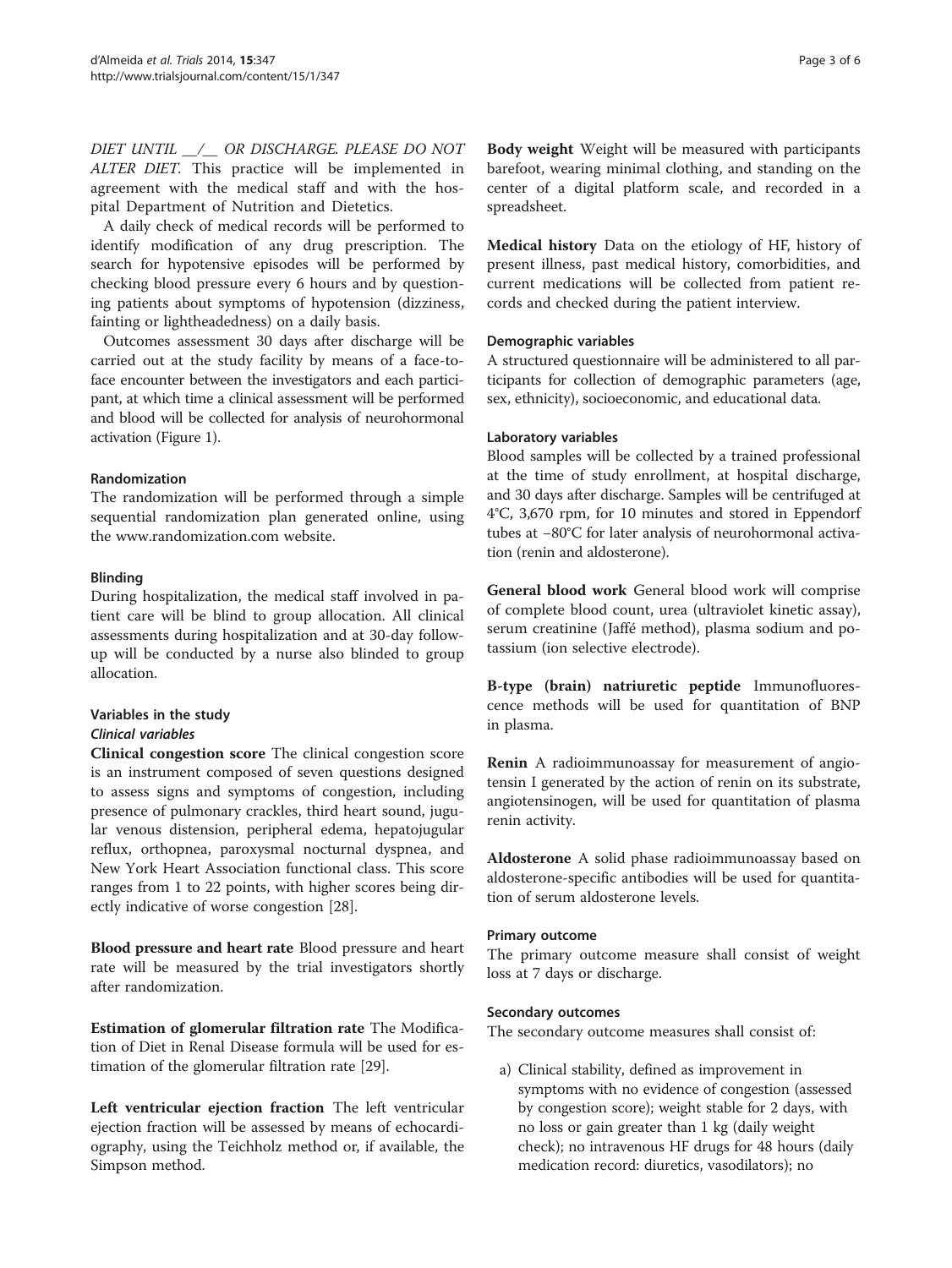<span id="page-3-0"></span>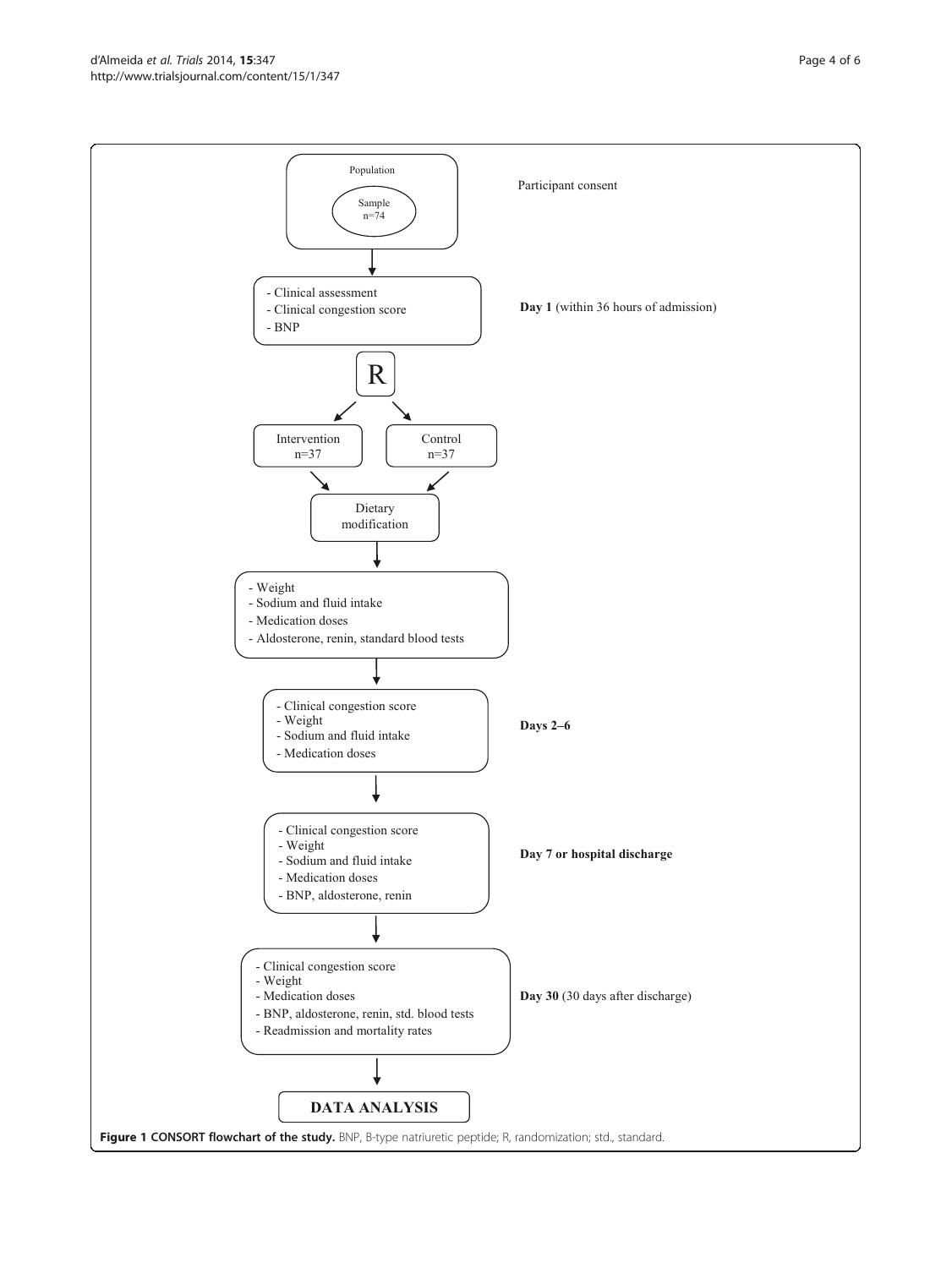<span id="page-4-0"></span>increase in diuretics dose for 48 hours (daily medication record).

- b) Neurohormonal activation: assessment of neurohormonal activation shall include measurement of serum renin, aldosterone, and BNP levels on admission, at discharge, and at 30 days.
- c) Daily perception of thirst: a visual scale (with values ranging from 0 to 10) will be used daily to verify the degree of thirst.
- d) Hospital readmission rate for all-causes. Patients shall be followed for 30 days after discharge.

#### Statistical analyses

Continuous variables following a normal distribution will be expressed as mean ± standard deviation; asymmetrically distributed continuous variables will be expressed as median and interquartile range; and categorical variables will be expressed as absolute and relative frequencies. For between-group comparisons, Student's t-test will be used for normally distributed variables, and the Mann–Whitney U test for asymmetrically distributed variables. A paired t-test will be used for within-group analysis of body weight and congestion score. The chi-square or Fisher's exact tests will be used to evaluate associations between categorical variables. The generalized estimating equations test with Bonferroni adjustment will be used for comparison between variables during the study period. The significance level will be set at 5%, and all data will be analyzed in SPSS 18.0 (SPSS Inc., Chicago, IL, USA).

For assessment of clinical stability, in accordance with pre-established criteria, two blinded examiners (physician HF specialists not involved in the care of the study participants) will analyze the outcome variables in both groups.

#### **Discussion**

During protocol, patients will receive the standard hospital diet for both the control (normal diet) and intervention group (low-sodium diet), modified only in the amount of fluid offered to the intervention group. During the study, patients will be instructed to consume only foods and beverages offered by the hospital. The plate-waste method shall be used to measure sodium intake for 7 days or until hospital discharge, whichever comes first. A trained investigator will assess dietary intake twice daily: after lunch, for collection of information on intake during breakfast, morning snack, and lunch; and after dinner, for collection of information on intake during the afternoon snack, dinner, and supper. In addition, a visual scale (with values ranging from 0 to 10) will be used to verify the degree of thirst.

### Trial status

The trial is ongoing. Thirteen patients have completed the study protocol and additional patients are being recruited.

#### **Abbreviations**

BNP: B-type natriuretic peptide; CG: control group; HF: heart failure; HF-PEF: heart failure with preserved ejection fraction; IG: intervention group.

#### Competing interests

The authors declare that they do not have any competing interests.

#### Authors' contributions

KSMD, MMT, SLSB and JVM will conduct the data collection. KSMD, ERRS, GCS, AB, LEPR, NC and LBS conceived the study and drafted this manuscript. ERRS will be responsible for the randomization. KSMD, ERRS, GCS and LBS will participate in the data analysis. All authors read and approved the final manuscript.

#### Acknowledgements

The authors would like to acknowledge the Research and Events Fund from Hospital de Clínicas de Porto Alegre for the financial support.

#### Author details

<sup>1</sup>Graduate Program in Health Sciences, Cardiology and Cardiovascular Sciences, Universidade Federal do Rio Grande do Sul, Rua Ramiro Barcelos, 200, 90035-003 Porto Alegre, RS, Brazil. <sup>2</sup>Nutrition Program, Universidade Federal do Pampa, UNIPAMPA, Rua Luiz Joaquim de Sá Britto, s/n, 97650-000 Itaqui, RS, Brazil. <sup>3</sup>Serviço de Cardiologia, Heart Failure and Transplant Group, Hospital de Clínicas de Porto Alegre, Rua Ramiro Barcelos, 2350, Sala 2060, 90035-903 Porto Alegre, RS, Brazil. <sup>4</sup>School of Nursing, Universidade Federal do Rio Grande do Sul, Rua São Manoel, 963, 90620-110 Porto Alegre, RS, Brazil. <sup>5</sup>Department of Internal Medicine, School of Medicine, Universidade Federal do Rio Grande do Sul, Rua Ramiro Barcelos, 2400, 90035-003 Porto Alegre, RS, Brazil.

#### Received: 11 April 2014 Accepted: 7 August 2014 Published: 4 September 2014

#### References

- 1. Oghlakian GO, Sipahi I, Fang JC: Treatment of heart failure with preserved ejection fraction: have we been pursuing the wrong paradigm? Mayo Clin Proc 2011, 86:531–539.
- 2. Lam CS, Donal E, Kraigher-Krainer E, Vasan RS: Epidemiology and clinical course of heart failure with preserved ejection fraction. Eur J Heart Fail 2011, 13:18–28.
- 3. Hogg K, Swedberg K, McMurray J: Heart failure with preserved left ventricular systolic function; epidemiology, clinical characteristics, and prognosis. J Am Coll Cardiol 2004, 43:317–327.
- 4. Kitzman DW, Gardin JM, Gottdiener JS, Arnold A, Boineau R, Aurigemma G, Marino EK, Lyles M, Cushman M, Enright PL, Cardiovascular Health Study Research Group: Importance of heart failure with preserved systolic function in patients  $>$  or = 65 years of age. CHS Research Group. Cardiovascular Health Study. Am J Cardiol 2001, 87:413–419.
- 5. Owan TE, Hodge DO, Herges RM, Jacobsen SJ, Roger VL, Redfield MM: Trends in prevalence and outcome of heart failure with preserved ejection fraction. N Engl J Med 2006, 355:251–259.
- 6. Bhatia RS, Tu JV, Lee DS, Austin PC, Fang J, Haouzi A, Gong Y, Liu PP: Outcome of heart failure with preserved ejection fraction in a population-based study. N Engl J Med 2006, 355:260–269.
- 7. McMurray JJ, Adamopoulos S, Anker SD, Auricchio A, Böhm M, Dickstein K, Falk V, Filippatos G, Fonseca C, Gomez-Sanchez MA, Jaarsma T, Køber L, Lip GY, Maggioni AP, Parkhomenko A, Pieske BM, Popescu BA, Rønnevik PK, Rutten FH, Schwitter J, Seferovic P, Stepinska J, Trindade PT, Voors AA, Zannad F, Zeiher A, Task Force for the Diagnosis and Treatment of Acute and Chronic Heart Failure 2012 of the European Society of Cardiology: ESC Guidelines for the diagnosis and treatment of acute and chronic heart failure 2012: The Task Force for the Diagnosis and Treatment of Acute and Chronic Heart Failure 2012 of the European Society of Cardiology. Eur Heart J 2012, 14:803–869.
- 8. Vasan RS, Larson MG, Benjamin EJ, Evans JC, Reiss CK, Levy D: Congestive heart failure in subjects with normal versus reduced left ventricular